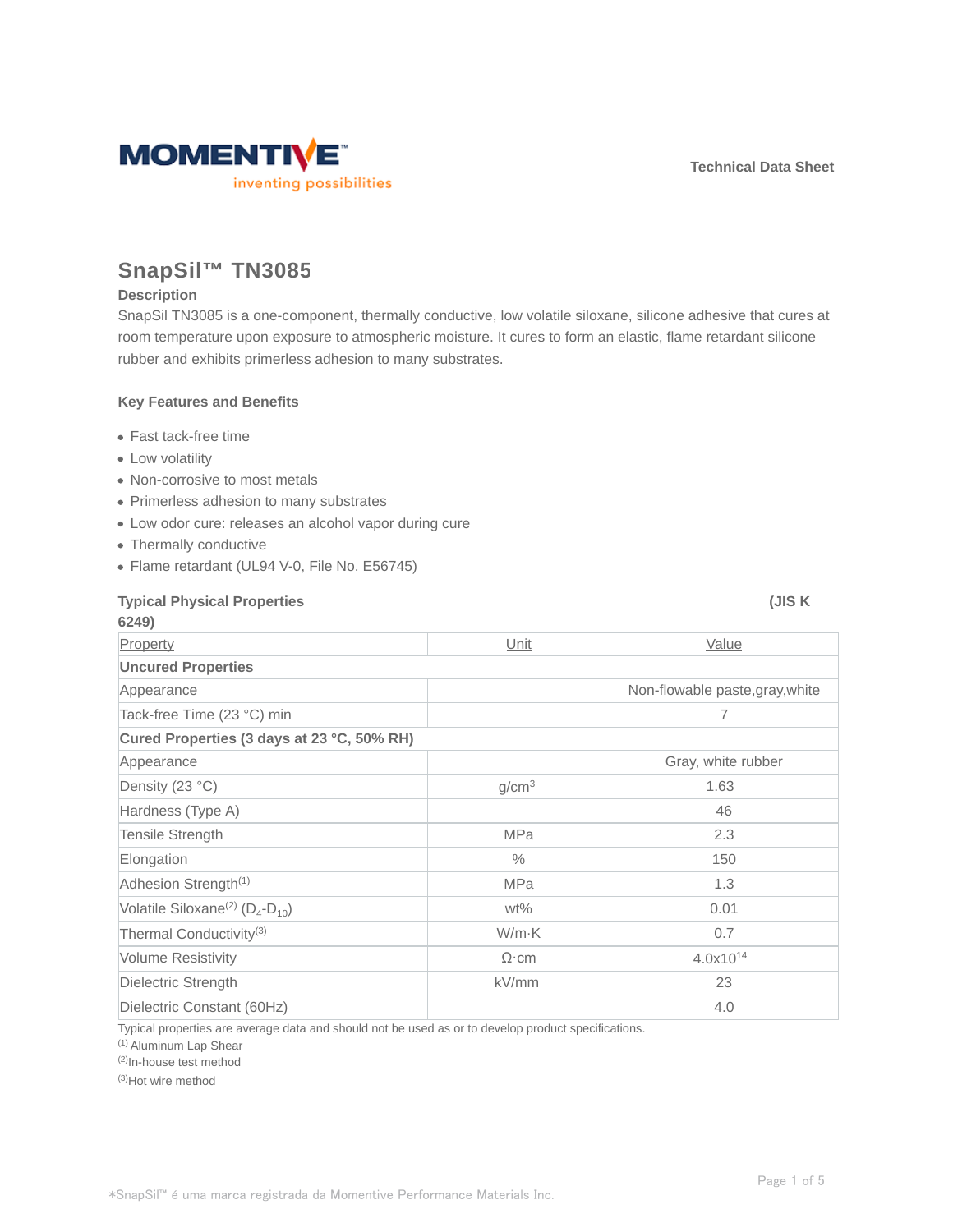#### **Typical Properties, continued**

| Property                      | Unit  | Value |
|-------------------------------|-------|-------|
| Dissipation Factor (60Hz)     |       | 0.04  |
|                               | $Na+$ |       |
| Impurities <sup>(2)</sup> ppm | K+    |       |
|                               | CI-   |       |

Typical properties are average data and should not be used as or to develop product specifications.

(1) Aluminum Lap Shear

(2)In-house test method

(3)Hot wire method

## **Potential Applications**

- Bonding in power supplies
- Thermal adhesive between electronic components and heat sinks
- Securing PCBs to substrates

#### **Cure Profile**

SnapSil TN3085 silicone adhesive cures upon exposure to atmospheric moisture, and its cure speed is affected by humidity and temperature. The material begins to cure from the sections that are exposed to the atmosphere and, therefore, greater time is required for the cure to extend to deeper sections. The cure depth of SnapSil TN3085 silicone adhesive at various combinations of humidity and temperature are provided below.



Note: Test results. Actual data may vary.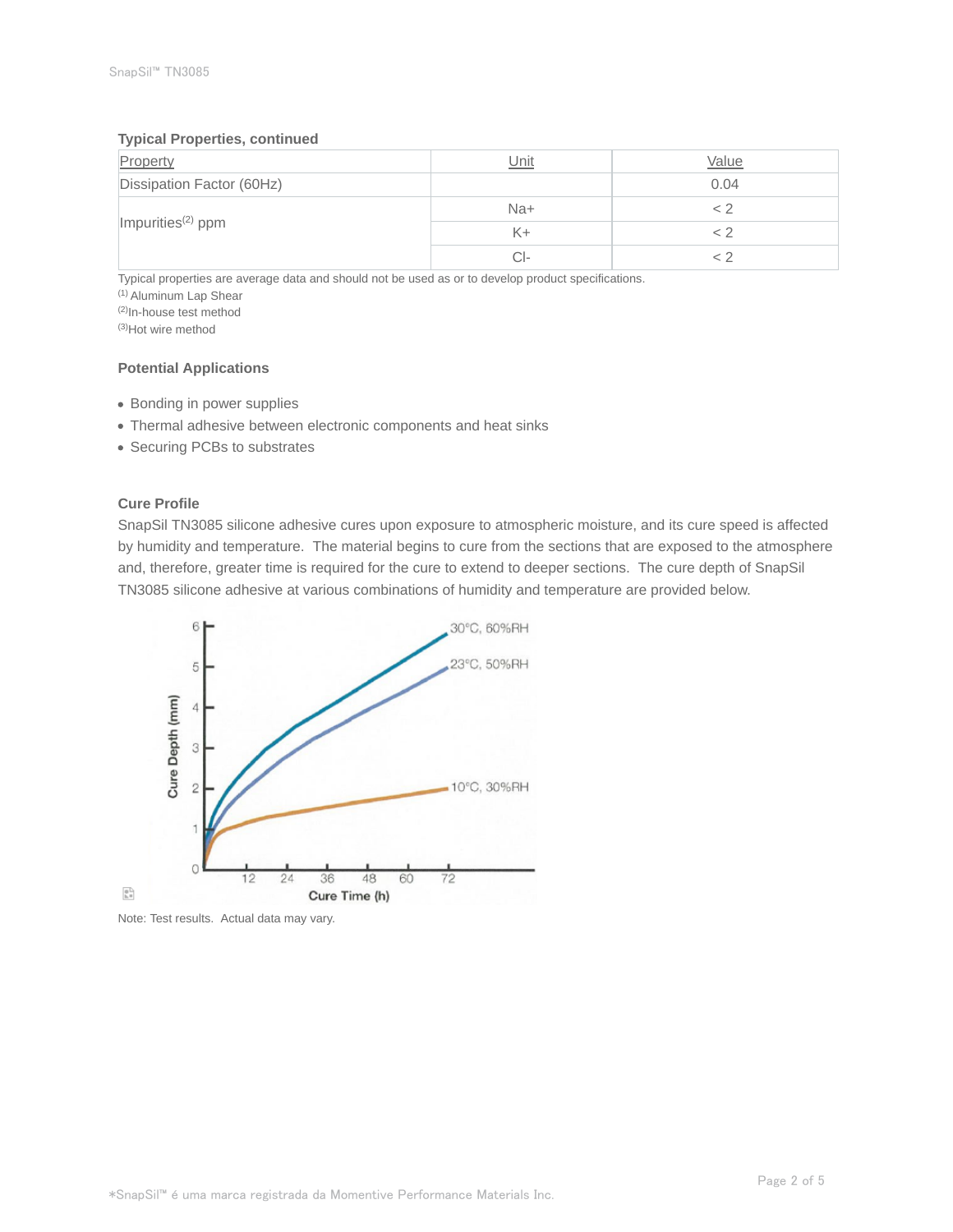#### **Adhesion Performance**

SnapSil TN3085 silicone adhesive adheres to a wide variety of substrates used in electronic components. The following matrix depicts adhesion performance to typical substrates. However, actual performance may vary depending on the substrate manufacturer or grade.

| О          |
|------------|
| Ο          |
| Ω          |
| Ω          |
| Ω          |
| $\circ$    |
| Ω          |
| $\bigcirc$ |
| Ω          |
| Ω          |
| $\bigcap$  |
| ∩          |
| Ω          |
| Ο          |
| X          |
| X          |
| Ω          |
|            |

Note: Test results. Actual data may vary.

O: Good (cohesive failure)

X: Adhesive failure

#### **General Considerations for Use**

While the typical operating temperature for silicone materials ranges from -45℃ to 200℃, the long-term maintenance of its initial properties is dependent upon design related stress considerations, substrate materials, frequency of thermal cycles, and other factors.

### **Patent Status**

Nothing contained herein shall be construed to imply the nonexistence of any relevant patents or to constitute the permission, inducement or recommendation to practice any invention covered by any patent, without authority from the owner of the patent.

#### **Product Safety, Handling and Storage**

Customers should review the latest Safety Data Sheet (SDS) and label for product safety information, safe handling instructions, personal protective equipment if necessary, emergency service contact information, and any special storage conditions required for safety. Momentive Performance Materials (MPM) maintains an around-the-clock emergency service for its products. SDS are available at www.momentive.com or, upon request, from any MPM representative. For product storage and handling procedures to maintain the product quality within our stated specifications, please review Certificates of Analysis, which are available in the Order Center. Use of other materials in conjunction with MPM products (for example, primers) may require additional precautions. Please review and follow the safety information provided by the manufacturer of such other materials.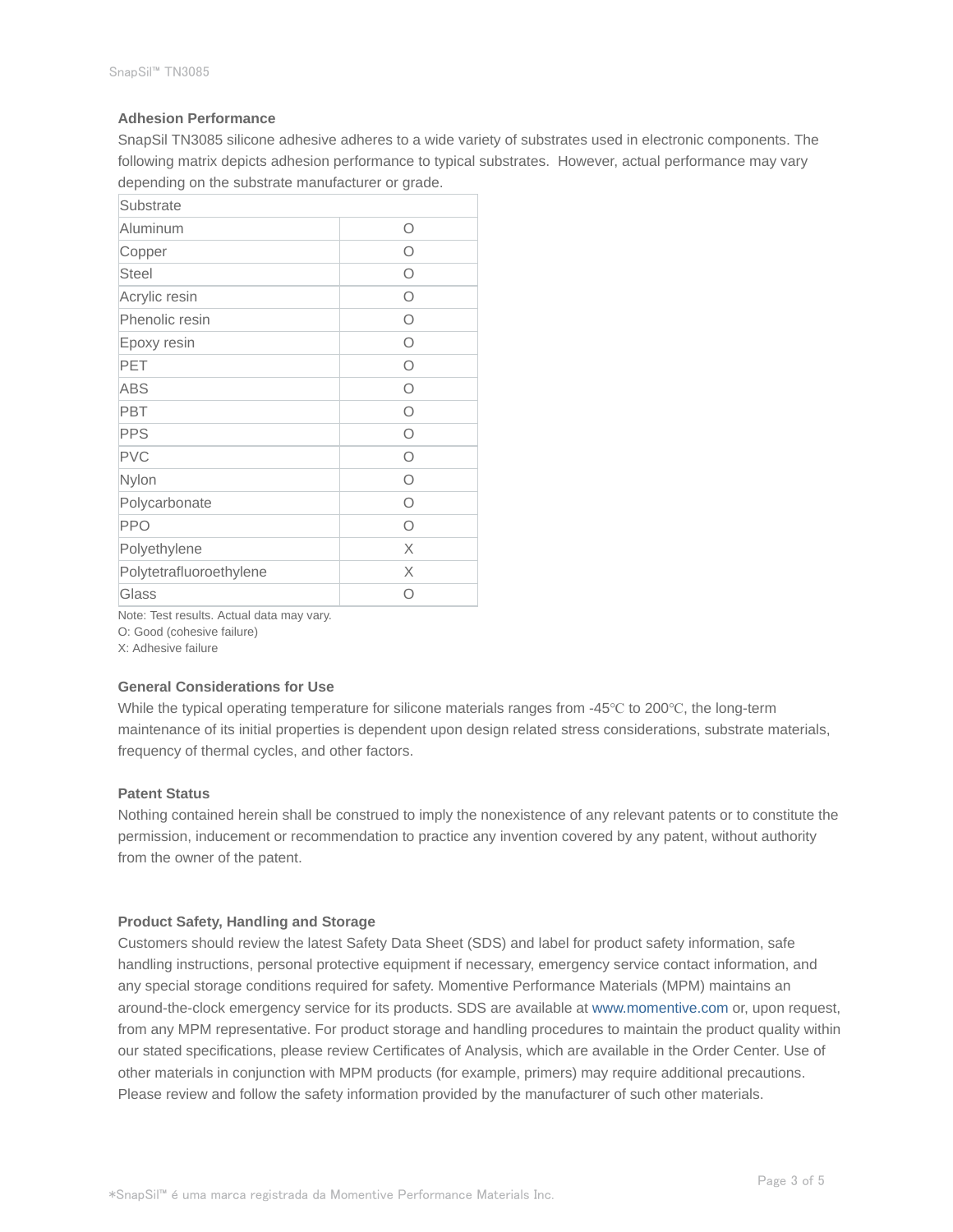#### **Limitations**

Customers must evaluate Momentive Performance Materials products and make their own determination as to fitness of use in their particular applications.

**Contact Information** Email commercial.services@momentive.com

## **Telephone**

| <b>Americas</b>                | Latin America    | <b>EMEAI- Europe, Middle</b><br>East, Africa & India | <b>ASIA PACIFIC</b> |
|--------------------------------|------------------|------------------------------------------------------|---------------------|
| +1 800 295 2392                | <b>Brazil</b>    | <b>Europe</b>                                        | China               |
| Toll free*                     | +55 11 4534 9650 | +390510924300                                        | 800 820 0202        |
| +704 805 6946                  | Direct Number    | Direct number                                        | Toll free           |
| Direct Number                  |                  |                                                      | +86 21 3860 4892    |
|                                |                  |                                                      | Direct number       |
| *All American countries Mexico |                  | India, Middle East & Africa                          | Japan               |
|                                | +52 55 2169 7670 | + 91 44 71212207                                     | +81 3 5544 3111     |
|                                | Direct Number    | Direct number*                                       | Direct number       |
|                                |                  | *All Middle Eastern countries,                       | Korea               |
|                                |                  | Africa, India,                                       | +82 2 6201 4600     |

For literature and technical assistance, visit our website at: www.momentive.com

### **DISCLAIMER:**

**THE MATERIALS, PRODUCTS AND SERVICES OF MOMENTIVE PERFORMANCE MATERIALS INC. AND ITS SUBSIDIARIES AND AFFILIATES (COLLECTIVELY "SUPPLIER"), ARE SOLD SUBJECT TO SUPPLIER'S STANDARD CONDITIONS OF SALE, WHICH ARE INCLUDED IN THE APPLICABLE DISTRIBUTOR OR OTHER SALES AGREEMENT, PRINTED ON THE BACK OF ORDER ACKNOWLEDGMENTS AND INVOICES, AND AVAILABLE UPON REQUEST. ALTHOUGH ANY INFORMATION, RECOMMENDATIONS, OR ADVICE CONTAINED HEREIN IS GIVEN IN GOOD FAITH, SUPPLIER MAKES NO WARRANTY OR GUARANTEE, EXPRESS OR IMPLIED, (i) THAT THE RESULTS DESCRIBED HEREIN WILL BE OBTAINED UNDER END-USE CONDITIONS, OR (ii) AS TO THE EFFECTIVENESS OR SAFETY OF ANY DESIGN INCORPORATING ITS PRODUCTS, MATERIALS, SERVICES, RECOMMENDATIONS OR ADVICE. EXCEPT AS PROVIDED IN SUPPLIER'S STANDARD CONDITIONS OF SALE, SUPPLIER AND ITS REPRESENTATIVES SHALL IN NO EVENT BE RESPONSIBLE FOR ANY LOSS RESULTING FROM ANY USE OF ITS MATERIALS, PRODUCTS OR SERVICES DESCRIBED HEREIN.** Each user bears full responsibility for making its own determination as to the suitability of Supplier's materials, services, recommendations, or advice for its own particular use. Each user must identify and perform all tests and analyses necessary to assure that its finished parts incorporating Supplier's products, materials, or services will be safe and suitable for use under end-use conditions. Nothing in this or any other document, nor any oral recommendation or advice, shall be deemed to alter, vary, supersede, or waive any